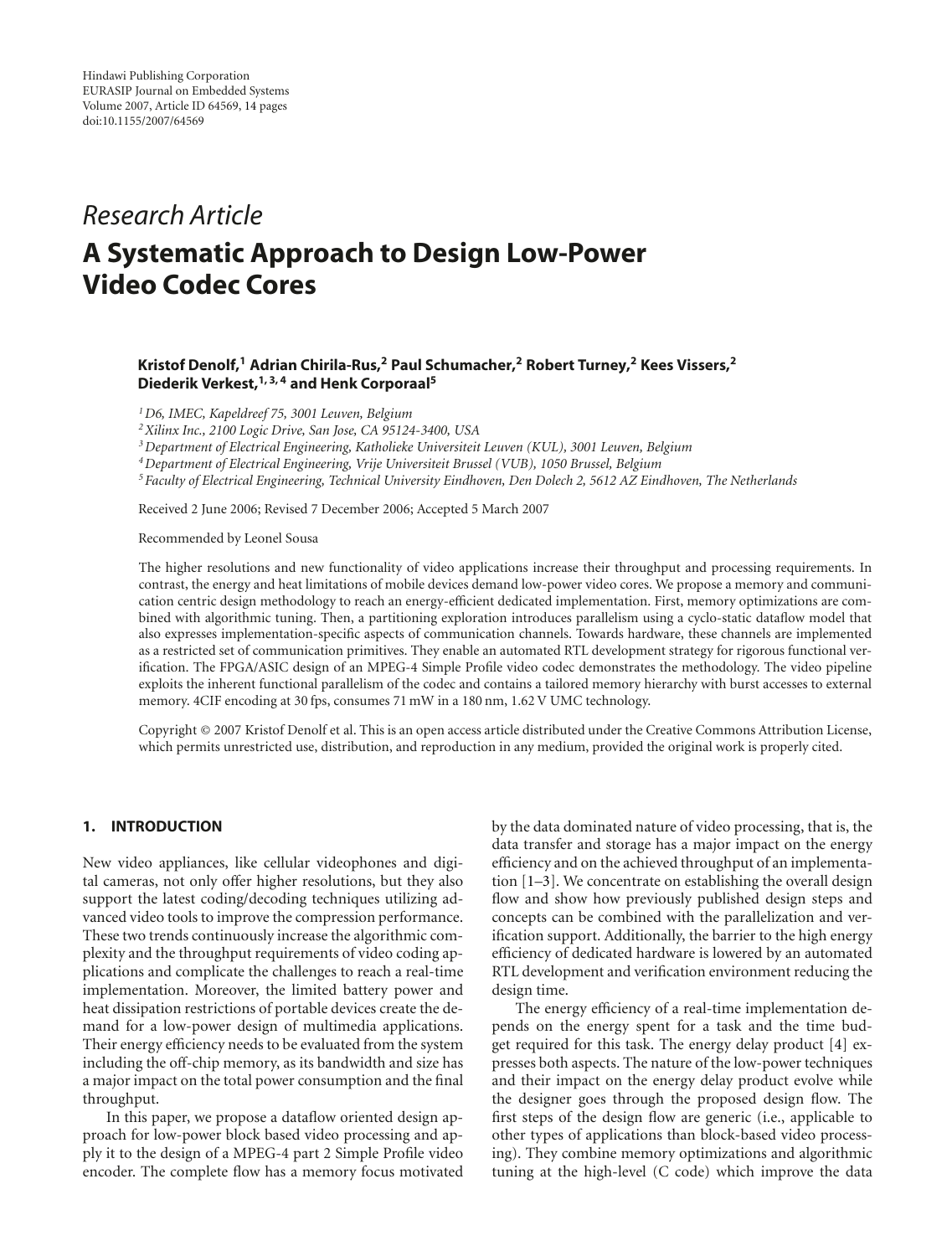locality and reduce the computations. These optimizations improve both factors of the energy delay product and prepare the partitioning of the system. Parallelization is a well-known technique in low-power implementations: it reduces the delay per task while keeping the energy per task constant. The partitioning exploration step of the design flow uses a Cyclo-Static DataFlow (CSDF, [\[5\]](#page-11-4)) model to support the buffer capacities sizing of the communication channels between the parallel tasks. The queues implementing these communication channels restrict the scope of the design flow to block based processing as they mainly support transferring blocks of data. The lowest design steps focus on the development of dedicated hardware accelerators as they enable the best energy-efficiency [\[6,](#page-11-5) [7\]](#page-11-6) at the cost of flexibility. Since specialized hardware reduces the overhead work a more general processor needs to do, both energy and performance can be improved [\[4](#page-11-3)]. For the MPEG-4 Simple Profile video encoder design, applying the proposed strategy results in a fully dedicated video pipeline consuming only 71 mW in a 180 nm, 1.62 V technology when encoding 4CIF at 30 fps.

This paper is organized as follows. After an overview of related work, [Section 3](#page-1-0) introduces the methodology. The remaining sections explain the design steps in depth and how to apply them on the design of a MPEG-4 Simple Profile encoder. [Section 4](#page-3-0) first introduces the video encoding algorithm, and then sets the design specifications and summarizes the high-level optimizations. The resulting localized system is partitioned in [Section 5](#page-4-0) by first describing it as a CSDF model. The interprocess communication is realized by a limited set of communication primitives. [Section 6](#page-6-0) develops for each process a dedicated hardware accelerator using the RTL development and verification strategy to reduce the design time. The power efficiency of the resulting video encoder core is compared to state of the art in [Section 7.](#page-7-0) The conclusions are the last section of the paper.

#### **2. RELATED WORK**

The design experiences of [\[8\]](#page-11-7) on image/video processing indicate the required elements in rigorous design methods for the cost efficient hardware implementation of complex embedded systems: higher abstraction levels and extended functional verification. An extensive overview of specification, validation, and synthesis approaches to deal with these aspects is given in [\[9](#page-11-8)]. The techniques for power aware system design [\[10](#page-11-9)] are grouped according to their impact on the energy delay product in [\[4\]](#page-11-3). Our proposed design flow assigns them to a design step and identifies the appropriate models. It combines and extends known approaches and techniques to obtain a low-power implementation.

The Data Transfer and Storage Exploration (DTSE) [\[11,](#page-11-10) [12\]](#page-11-11) presents a set of loop and dataflow transformations, and memory organization tasks to improve the data locality of an application. In this way, the dominating memory cost factor of multimedia processing is tackled at the high level. Previously, we combined this DTSE methodology with algorithmic optimizations complying with the DTSE rules [\[13](#page-11-12)]. This paper also makes extensions at the lower levels with a

partitioning exploration matched towards RTL development. Overall, we now have a complete design flow dealing with the dominant memory cost of video processing focused on the development of dedicated cores.

Synchronous Dataflow (SDF, [\[14](#page-11-13)]) and Cyclo-Static Dataflow (CSDF, [\[5](#page-11-4)]) models of computation match well with the dataflow dominated behavior of video processing. They are good abstraction means to reason on the parallelism required in a high-throughput implementation. Other works make extensions to (C)SDF to describe image [\[15](#page-11-14)] and video [\[16](#page-11-15), [17](#page-11-16)] applications. In contrast, we use a specific interpretation that preserves all analysis potential of the model. Papers describing RTL code generation from SDF graphs use either a centralized controller [\[18](#page-12-0)[–20\]](#page-12-1) or a distributed control system [\[21,](#page-12-2) [22](#page-12-3)]. Our work belongs to the second category, but extends the FIFO channels with other communication primitives that support our extensions to CSDF and also retain the effect of the high-level optimizations.

The selected and clearly defined set of communication primitives is the key element of the proposed design flow. It allows to exploit the principle of separation of communication and computation [\[23](#page-12-4)] and enables an automated RTL development and verification strategy that combines simulation with fast prototyping. The Mathworks Simulink/Xilinx SystemGenerator has a similar goal at the level of datapaths [\[24](#page-12-5)]. Their basic communication scheme can benefit from the proposed communication primitives to raise the abstraction level. Other design frameworks offer simulation and FPGA emulation [\[25](#page-12-6)], with improved signal visibility in [\[26](#page-12-7)], at different abstraction levels (e.g., transaction level, cycle true and RTL simulation) that trade accuracy for simulation time. Still, the RTL simulation speed is insufficient to support exhaustive testing and the behavior of the final system is not repeated at higher abstraction levels. Moreover, there is no methodological approach for RTL development and debug. Amer et al. [\[27](#page-12-8)] describes upfront verification using SystemC and fast prototyping [\[28](#page-12-9)] on an FPGA board, but the coupling between both environments is not explained.

The comparison of the hardware implementation results of building a MPEG-4 part 2 Simple Profile video encoder according to the proposed design flow is described in [Section 7.](#page-7-0)

#### <span id="page-1-0"></span>**3. DESIGN FLOW**

The increasing complexity of modern multimedia codecs or wireless communications makes a direct translation from C to RTL-level impossible: it is too error-prone and it lacks a modular verification environment. In contrast, refining the system through different abstraction levels covered by a design flow helps to focus on the problems related to each design step and to evolve gradually towards a final, energy efficient implementation. Additionally, such design approach shortens the design time: it favors design reuse and allows structured verification and fast prototyping.

The proposed design flow [\(Figure 1\)](#page-2-0) uses different models of computation (MoC), adapted to the particular design step, to help the designer reasoning about the properties of the system (like memory hierarchy, parallelism, etc.) while a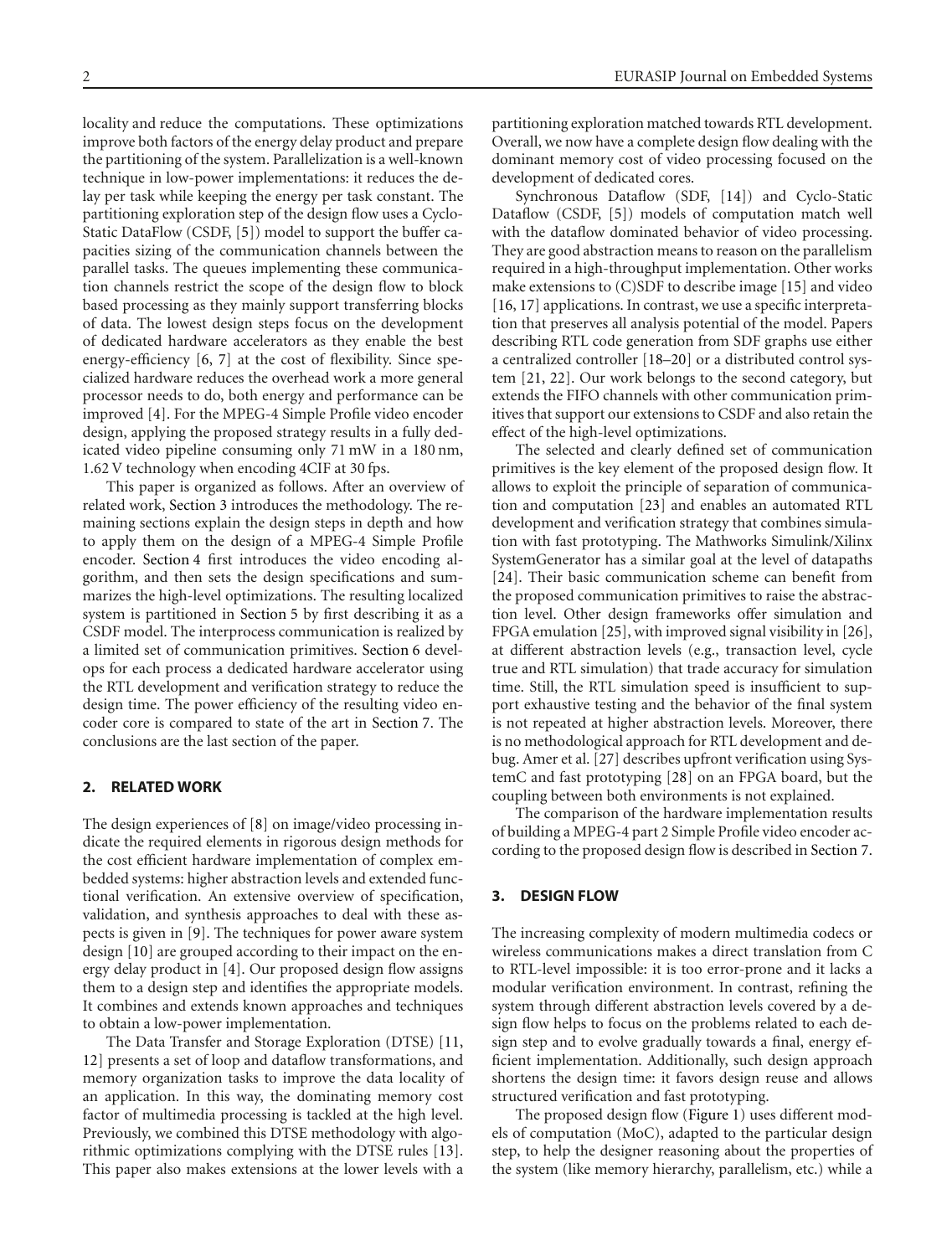

<span id="page-2-0"></span>Figure 1: Different design stages towards a dedicated embedded core.

programming model (PM) provides the means to describe it. The flow starts from a system specification (typically provided by an algorithm group or standardization body like MPEG) and gradually refines it into the final implementation: a netlist with an associated set of executables. Two major phases are present: (i) a sequential phase aiming to reduce the complexity with a memory focus and (ii) a parallel phase in which the application is divided into parallel processes and mapped to a processor or translated to RTL.

The previously described optimizations [\[11](#page-11-10), [13\]](#page-11-12) of the sequential phase transform the application into a system with localized data communication and processing to address the dominant data cost factor of multimedia. This localized behavior is the link to the parallel phase: it allows to extract a cyclo-static dataflow model to support the partitioning (see [Section 5.1\)](#page-4-1) and it favors small data units perfectly fitting the block FIFO of the limited but sufficient set of Communication Primitives (CPs, [Section 5.2\)](#page-5-0) supporting interprocess data transfers. At the lower level, these CPs can be realized as zero-copy communication channels to limit their energy consumption.

The gradual refinement of the system specification as executable behavioral models, described in a well-defined PM, yields a reference used throughout the design that, combined with a testbench, enables profound verification in all steps. Additionally, exploiting the principle of separation of communication and computation in the parallel phase, allows a structured verification through a combination of simulation and fast prototyping [\(Section 6\)](#page-6-0).

#### *3.1. Sequential phase*

The optimizations applied in this first design phase are performed on a sequential program (often C code) at the higher design-level offering the best opportunity for the largest complexity reductions [\[4,](#page-11-3) [10,](#page-11-9) [29](#page-12-10)]. They have a positive effect on both terms of the energy delay product and are to a certain degree independent of the final target platform [\[11,](#page-11-10) [13](#page-11-12)]. The ATOMIUM tool framework [\[30\]](#page-12-11) is used intensively in this phase to validate and guide the decisions.

#### *Preprocessing and analysis (see [Section 4\)](#page-3-0)*

The preprocessing step restricts the reference code to the required functionality given a particular application profile and prepares it for a meaningful first complexity analysis that identifies bottlenecks and initial candidates for optimization. Its outcome is a golden specification. During this first step, the testbench triggering all required video tools, resolutions, framerates, and so forth is fixed. It is used throughout the design for functional verification and it is automated by scripts.

#### *High-level optimizations (see [Section 4\)](#page-3-0)*

This design step combines algorithmic tuning with dataflow transformations at the high-level to produce a memoryoptimized specification. Both optimizations aim at (1) reducing the required amount of processing, (2) introducing data locality, (3) minimizing the data transfers (especially to large memories), and (4) limiting the memory footprint. To also enable data reuse, an appropriate memory hierarchy is selected. Additionally, the manual rewriting performed in this step simplifies and cleans the code.

## *3.2. Parallel phase*

The second phase selects a suited partitioning and translates each resulting process to HDL or optimizes it for a chosen processor. Introducing parallelism keeps the energy per operation constant while reducing the delay per operation. Since the energy per operation is lower for decreased performance (resulting from voltage-frequency scaling), the parallel solution will dissipate less power than the original solution [\[4](#page-11-3)]. Dedicated hardware can improve both energy and performance. Traditional development tools are completed with the automated RTL environment of [Section 6.](#page-6-0)

#### *Partitioning (see [Section 5\)](#page-4-0)*

The partitioning derives a suited split of the application in parallel processes that, together with the memory hierarchy, defines the system architecture. The C model is reorganized to closely reflect this selected structure. The buffer sizes of the interprocess communication channels are calculated based on the relaxed cyclo-static dataflow [\[5](#page-11-4)] [\(Section 5.1\)](#page-4-1) MoC. The PM is mainly based on a message passing system and is defined as a limited set of communication primitives [\(Section 5.2\)](#page-5-0).

#### *RTL development and software tuning (see [Section 6\)](#page-6-0)*

The RTL describes the functionality of all tasks in HDL and tests each module including its communication separately to verify the correct behavior [\(Section 6\)](#page-6-0). The software (SW) tuning adapts the remaining code for the chosen processor(s)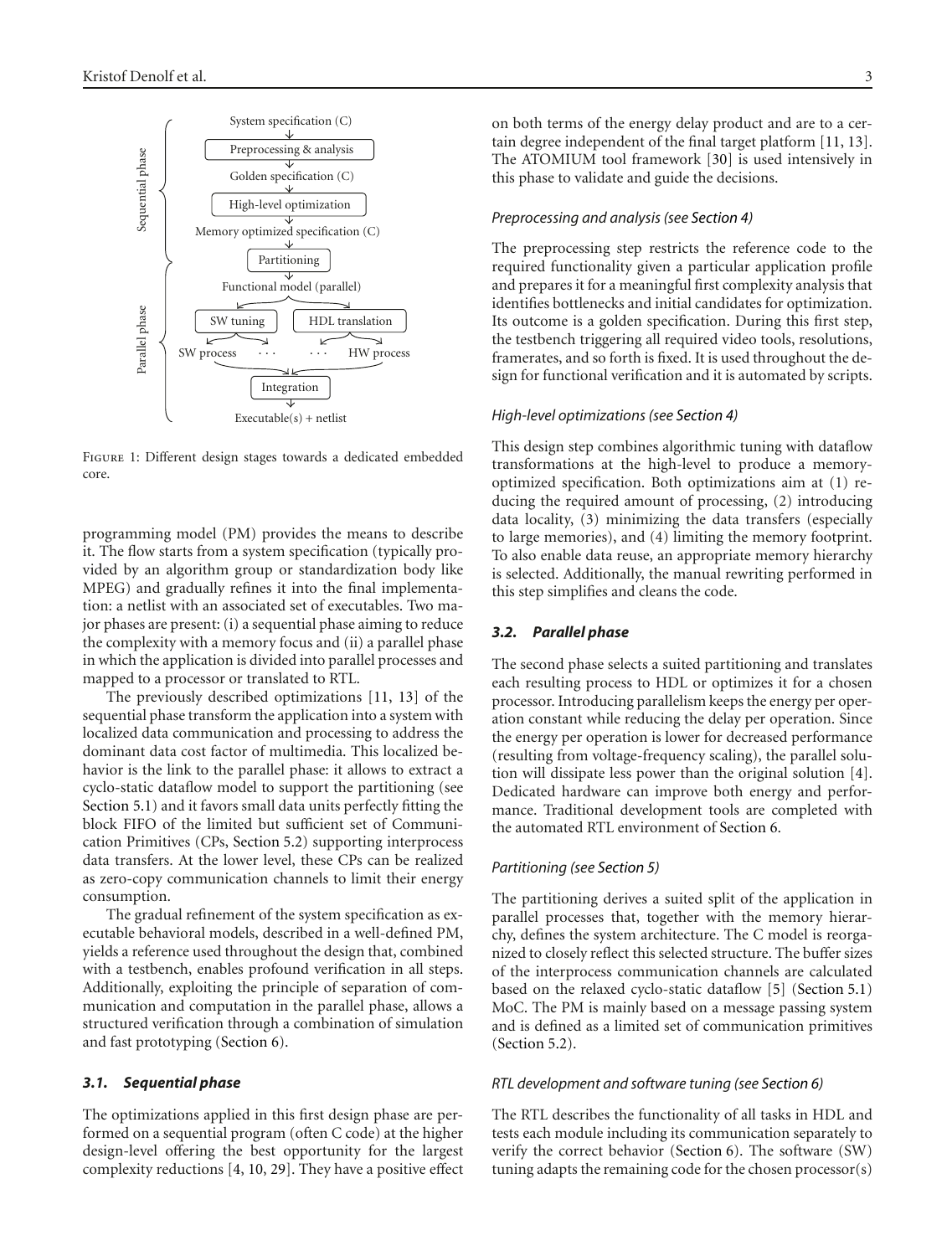<span id="page-3-1"></span>

| Test sequence     | Frame rates | Frame sizes     | Bitrates (bps)                                |  |  |
|-------------------|-------------|-----------------|-----------------------------------------------|--|--|
| Mother & daughter | 15, 30      | OCIF, CIF       | 75 k, 100 k, 200 k                            |  |  |
| Foreman           | 15, 30      | OCIF, CIF       | $200 \text{ k}, 400 \text{ k}, 800 \text{ k}$ |  |  |
| Calendar & mobile | 15, 30      | OCIF, CIF       | 500 k, 1.5 M, 3 M                             |  |  |
| Harbour           | 15, 30      | OCIF, CIF, 4CIF | $100 \text{ k}, 500 \text{ k}, 2 \text{ M}$   |  |  |
| Crew              | 15, 30      | OCIF, CIF, 4CIF | 200 k, 1 M, 4 M, 6 M                          |  |  |
| City              | 15, 30      | OCIF, CIF, 4CIF | 200 k, 1 M, 4 M, 6 M                          |  |  |

Table 1: Characteristics of the video sequences in the applied testbench.

through processor specific optimizations. The MoC for the RTL is typically a synchronous or timed one. The PM is the same as during the partitioning step but is expressed using an HDL language.

#### *Integration (see [Section 6\)](#page-6-0)*

The integration phase first combines multiple functional blocks gradually until the complete system is simulated and mapped on the target platform.

## <span id="page-3-0"></span>**4. PREPROCESSING AND HIGH-LEVEL OPTIMIZATIONS**

The proposed design flow is further explained while it is applied on the development of a fully dedicated, scalable MPEG-4 part 2 Simple Profile video codec. The encoder and decoder are able to sustain, respectively, up to 4CIF  $(704 \times 576)$  at 30 fps and XSGA  $(1280 \times 1024)$  at 30 fps or any multistream combination that does not supersede these throughputs. The similarity of the basic coding scheme of a MPEG-4 part 2 video codec to that of other ISO MPEG and ITU-T standards (even more recent ones) makes it a relevant driver to illustrate the design flow.

After a brief introduction to MPEG-4 video coding, the testbench and the high-level optimizations are briefly described in this section. Only the parallel phase of the encoder design is discussed in depth in the rest of the paper. Details on the encoder sequential phase are given in [\[13](#page-11-12)]. The decoder design is described in [\[31\]](#page-12-12).

The MPEG-4 part 2 video codec [\[32](#page-12-13)] belongs to the class of lossy hybrid video compression algorithms [\[33\]](#page-12-14). The architecture of [Figure 5](#page-8-0) also gives a high-level view of the encoder. A frame is divided in macroblocks, each containing 6 blocks of  $8 \times 8$  pixels: 4 luminance and 2 chrominance blocks. The Motion Estimation (ME) exploits the temporal redundancy by searching for the best match for each new input block in the previously reconstructed frame. The motion vectors define this relative position. The remaining error information after Motion Compensation (MC) is decorrelated spatially using a DCT transform and is then Quantized (Q). The inverse operations Q−<sup>1</sup> and IDCT (completing the texture coding chain) and the motion compensation reconstruct the frame as generated at the decoder side. Finally, the motion vectors and quantized DCT coefficients are variable length encoded. Completed with video header information, they are structured in packets in the output buffer. A rate

control algorithm sets the quantization degree to achieve a specified average bitrate and to avoid over or under flow of this buffer. The testbench described [Table 1](#page-3-1) is used at the different design stages. The 6 selected video samples have different sizes, framerates and movement complexities. They are compressed at various bitrates. In total, 20 test sequences are defined in this testbench.

The software used as system specification is the verification model accompanying MPEG-4 part 2 standard [\[34](#page-12-15)]. This reference contains all MPEG-4 Video functionality, resulting in oversized C code (around 50 k lines each for an encoder or a decoder) distributed over many files. Applying automatic pruning with ATOMIUM extracts only the Simple Profile video tools and shrinks the code to 30% of its original size.

#### *Algorithmic tuning*

Exploits the freedom available at the encoder side to trade a limited amount of compression performance (less than 0.5 dB, see [\[13](#page-11-12)]) for a large complexity reduction. Two types of algorithmic optimization are applied: modifications to enable macroblock based processing and tuning to reduce the required processing for each macroblock. The development of a predictive rate control [\[35](#page-12-16)], calculating the mean absolute deviation by only using past information belongs to the first category. The development of directional squared search motion estimation [\[36](#page-12-17)] and the intelligent block processing in the texture coding [\[13](#page-11-12)] are in the second class.

#### *Memory optimizations*

In addition to the algorithmic tuning reducing the ME's number of searched positions, a two-level memory hierarchy [\(Figure 2\)](#page-4-2) is introduced to limit the number of accesses to the large frame sized memories. As the ME is intrinsically a localized process (i.e., the matching criterion computations repeatedly access the same set of neighboring pixels), the heavily used data is preloaded from the frame-sized memory to smaller local buffers. This solution is more efficient as soon as the cost of the extratransfers is balanced by the advantage of using smaller memories. The luminance information of the previous reconstructed frame required by the motion estimation/compensation is stored in a bufferY. The search area buffer is a local copy of the values repetitively accessed during the motion estimation. This buffer is circular in the horizontal direction to reduce the amount of writes during the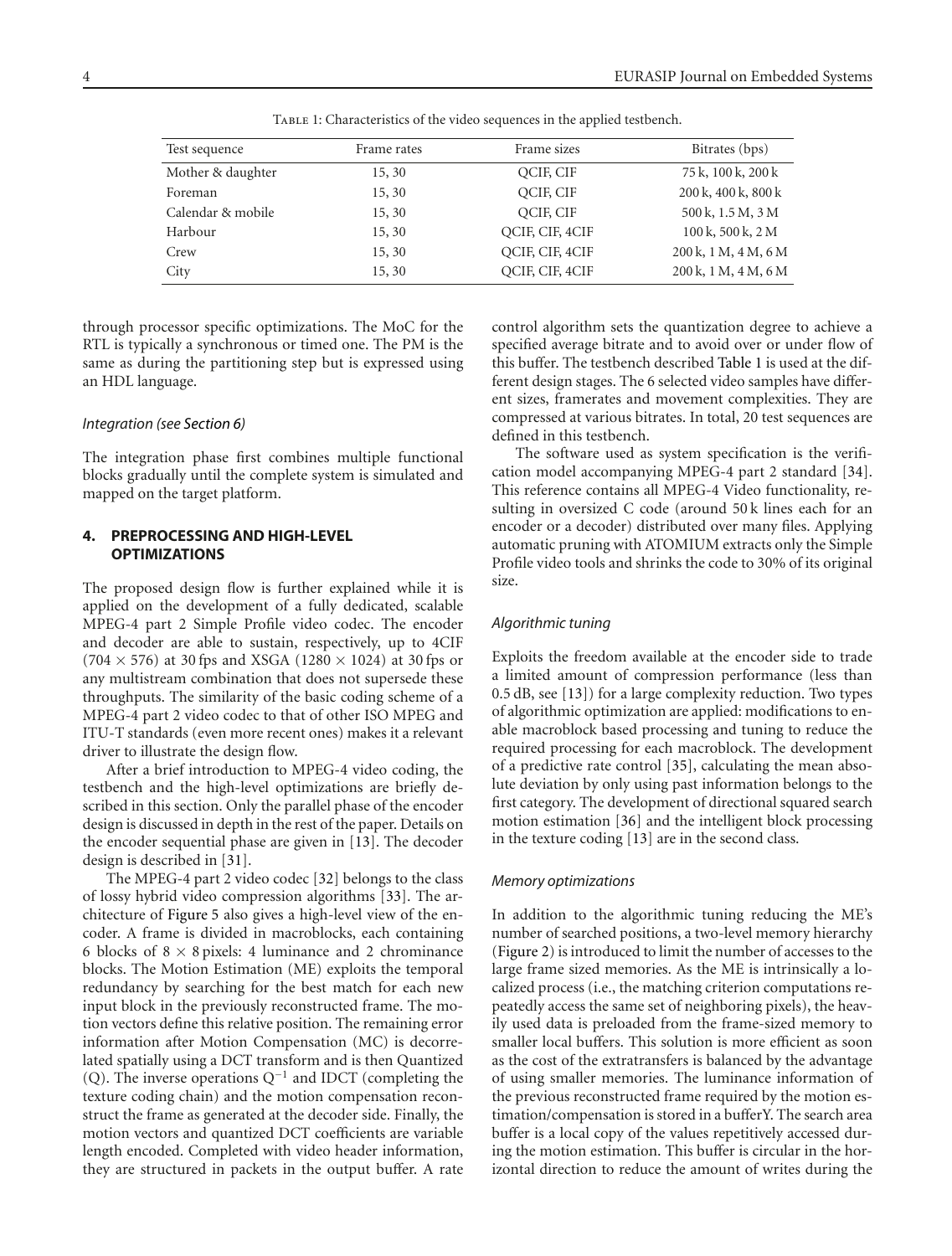

<span id="page-4-2"></span>FIGURE 2: Two-level memory hierarchy enabling data reuse on the motion estimation and compensation path.

updating of this buffer. Both chrominance components have a similar bufferU/V to copy the data of the previously reconstructed frame needed by the motion compensation. In this way, the newly coded macroblocks can be immediately stored in the frame memory and a single reconstructed frame is sufficient to support the encoding process. This reconstructed frame memory has a block-based data organization to enable burst oriented reads and writes. Additionally, skipped blocks with zero motion vectors do not need to be stored in the single reconstructed frame memory, as its content did not change with respect to the previous frame.

To further increase data locality, the encoding algorithm is organized to support macroblock-based processing. The motion compensation, texture coding, and texture update work on a block granularity. This enables an efficient use of the communication primitives. The size of the blocks in the block FIFO queues is minimized (only blocks or macroblocks), off-chip memory accesses are reduced as the reconstructed frame is maximally read once and written once per pixel and its accesses are grouped in bursts.

#### <span id="page-4-0"></span>**5. PARTITIONING EXPLORATION**

The memory-optimized video encoder with localized behavior mainly processes data structures (e.g., (macro)blocks, frames) rather than individual data samples as in a typical DSP system. In such a processing environment the use of dataflow graphs is a natural choice. The next subsection briefly introduces Cyclo-Static DataFlow (CSDF) [\[5](#page-11-4)], explains its interpretation and shows how buffer sizes are calculated. Then the set of CPs supporting this CSDF model are detailed. Finally, the partitioning process of the encoder is described.

## <span id="page-4-1"></span>*5.1. Partitioning using cyclo-static dataflow techniques*

CSDF is an extension of Static DataFlow (SDF, [\[14](#page-11-13)]). These dataflow MoCs use graphical dataflow to represent the application as a directed graph, consisting of actors (processes) and edges (communication) between them [\[37\]](#page-12-18). Each actor produces/consumes tokens according to firing rules, specifying the amount of tokens that need to be available before the actor can execute (fire). This number of tokens can change periodically resulting in a cyclo-static behavior.

The data-driven operation of a CSDF graph allows for an automatic synchronization between the actors: an actor cannot be executed prior to the arrival of its input tokens. When a graph can run without a continuous increase or decrease of tokens on its edges (i.e., with finite buffers) it is said to be consistent and live.

#### <span id="page-4-4"></span>*5.1.1. CSDF interpretation*

To correctly represent the behavior of the final implementation, the CSDF model has to be build in a specific way. First, the limited size and blocking read and blocking write behavior of the synchronizing communication channels (see [Section 5.2\)](#page-5-0), are expressed in CSDF by adding a backward edge representing the available buffer space [\[37\]](#page-12-18). In this way, firing an actor consists of 3 steps: (i) acquire: check the availability of the input tokens and output tokens buffer space, (ii) execute the code of the function describing the behavior of the actor (accessing the data in the container of the actor) and (iii) release: close the production of the output tokens and the consumption of the input tokens.

Second, as the main focus of the implementation efficiency is on the memory cost, the restrictions on the edges are relaxed: partial releases are added to the typically random accessible data in the container of a token. These partial releases enable releasing only a part of the acquired tokes to support data re-use. A detailed description of all relaxed edges is outside the scope of this paper. [Section 5.2](#page-5-0) realizes the edges as two groups: synchronizing CPs implementing the normal CSDF edges and nonsynchronizing CPs for the relaxed ones.

Finally, the monotonic behavior of a CSDF graph [\[38\]](#page-12-19) allows to couple the temporal behavior of the model to the final implementation. This monotonic execution assures that smaller Response Times (RTs) of actors can only lead to an equal or earlier arrival of tokens. Consequently, if the buffer size calculation of the next section is based on worst-case RTs and if the implemented actor never exceeds this worst-case RT, then throughput of the implementation is guaranteed.

#### <span id="page-4-3"></span>*5.1.2. Buffer size calculation*

Reference [\[5\]](#page-11-4) shows that a CSDF-graph is fully analyzable at design time: after calculating the repetition vector *q* for the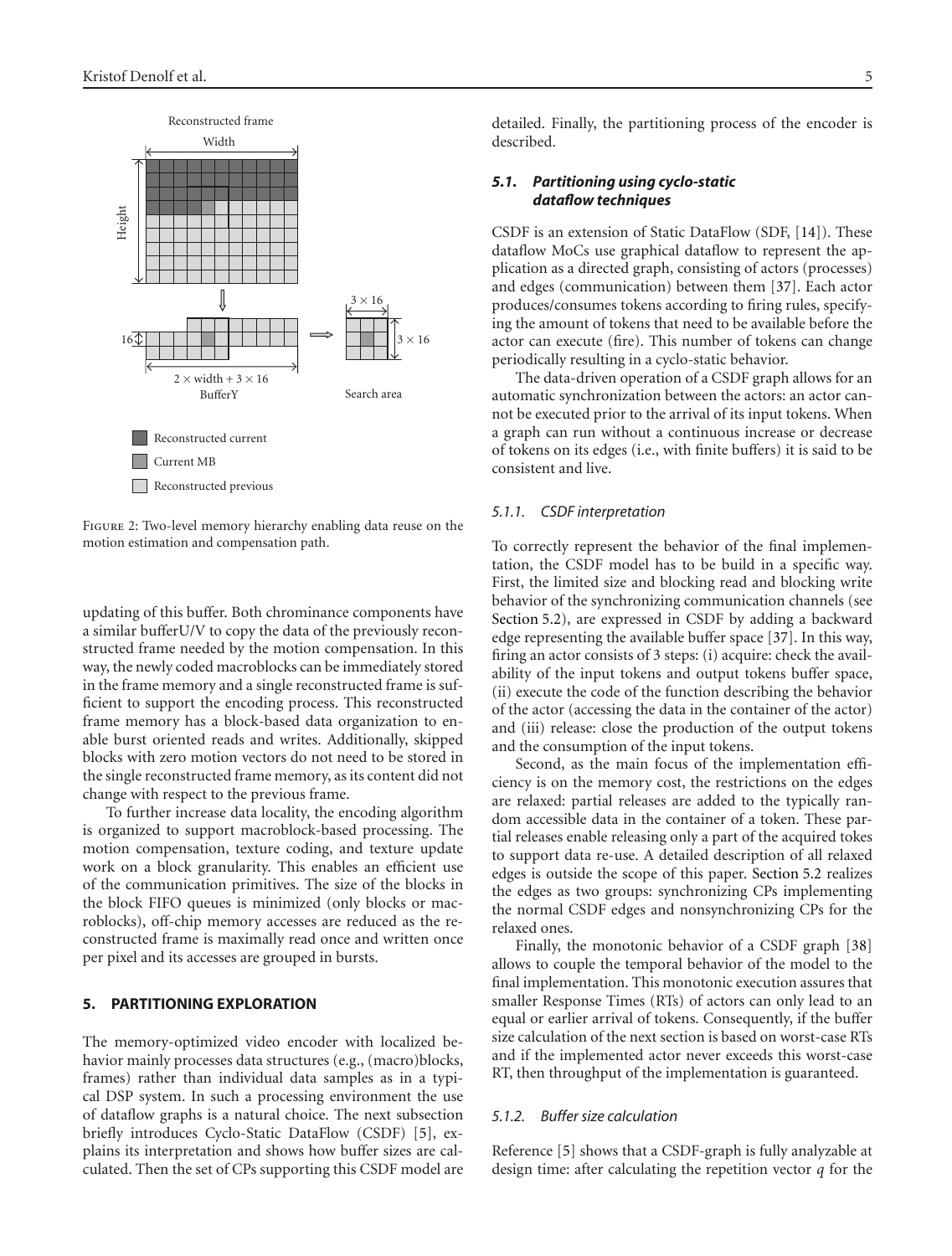| $Full \leftarrow$<br>$Op$ mode $\rightarrow$ | Block 0  | Block 1 | $\cdots$                                    | Block $n-1$ | $\rightarrow$ Empty<br>— Op_mode |
|----------------------------------------------|----------|---------|---------------------------------------------|-------------|----------------------------------|
| Addr $\rightarrow$                           | Data 0   | Data 0  | Data 0                                      | Data 0      | ⊱ Addr                           |
| Data in $-$                                  | Data 1   | Data 1  | Data 1                                      | Data 1      |                                  |
| Data out $\leftarrow$                        | $\cdots$ | .       | .                                           | $\cdots$    | ← Data in                        |
|                                              |          |         | Data $k-1$ Data $k-1$ Data $k-1$ Data $k-1$ |             | $\rightarrow$ Data out           |
|                                              |          |         |                                             |             |                                  |

<span id="page-5-1"></span>Figure 3: The block FIFO synchronizing communication primitive.

consistency check and determining a single-processor schedule to verify deadlock freedom, a bounded memory analysis can be performed.

Such buffer length calculation depends on the desired schedule and the response times of the actors. In line with the targeted fully dedicated implementation, the desired schedule operates in a fully parallel and pipelined way. It is assumed that every actor runs on its own processor (i.e., no time multiplexing and sufficient resources) to maximize the RT of each actor. This inherently eases the job of the designer handwriting the RTL during the next design step and yields better synthesis results. Consequently, the RT of each actor *A* is inversely proportional to its repetition rate  $q_A$  and can be expressed relatively to the RT of an actor *S*,

<span id="page-5-2"></span>
$$
RT_A = \frac{RT_S q_S}{q_A}.\tag{1}
$$

Under these assumptions and with the CSDF interpretation presented above, the buffer size equals the maximum amount of the acquired tokens while executing the desired schedule. Once this buffer sizing is completed, the system has a self-timed behavior.

#### <span id="page-5-0"></span>*5.2. Communication primitives*

The communication primitives support the inter- actor/process(or) communication and synchronization methods expressed by the edges in the CSDF model. They form a library of communication building blocks for the programming model that is available at the different abstraction levels of the design process. Only a limited set of strictly defined CPs are sufficient to support a video codec implementation. This allows to exploit the principle of separation of communication and computation [\[23\]](#page-12-4) in two ways: first to create and test the CPs separately and second to cut out a functional module at the borders of its I/O (i.e., the functional component and its CPs) and develop and verify it individually (see [Section 6\)](#page-6-0). In this way, functionality in the high-level functional model can be isolated and translated to lower levels, while the component is completely characterized by the input stimuli and expected output.

All communication primitives are memory elements that can hold data containers of the tokens. Practically, depending on the CP size, registers or embedded RAM implement this storage. Two main groups of CPs are distinguished: synchronizing and nonsynchronizing CPs. Only the former group provides synchronization support through its blocking read and blocking write behavior. Consequently, the proposed design approach requires that each process of the system has at least one input synchronizing CP and at least one output synchronizing CP. The minimal compliance with this condition allows the system to have a self-timed execution that is controlled by the depth of the synchronizing CPs, sized according to the desired schedule in the partitioning step [\(Section 5.1.2\)](#page-4-3).

## *5.2.1. Synchronizing/token-based communication primitives*

The synchronizing CPs signal the presence of a token next to the storage of the data in the container to support implementing the blocking read and blocking write of the CSDF MoC [\(Section 5.1\)](#page-4-1). Two types are available: a scalar FIFO and a block FIFO [\(Figure 3\)](#page-5-1).

The most general type, the block FIFO represented in [Figure 3,](#page-5-1) passes data units (typically a (macro)block) between processes. It is implemented as a first in first out queue of data containers. The data in the active container within the block FIFO can be accessed randomly. The active container is the block that is currently produced/consumed on the production/consumption side. The random access capability of the active container requires a control signal (op mode) to allow the following operations: (1) NOP, (2) read, (3) write, and (4) commit. The commit command indicates the releasing of the active block (in correspondence to last steps of the actor firing in the CSDF model of [Section 5.1.1\)](#page-4-4).

The block FIFO offers interesting extrafeatures.

- (i) Random access in container allowing to produce values in a different order than they are consumed, like the (zigzag) scan order for the (I)DCT.
- (ii) The active container can be used as scratch pad for local temporary data.
- (iii) Transfer of variable size data as not all data needs to be written.

The scalar FIFO is a simplified case of the block FIFO, where a block contains only a single data element and the control signal is reduced to either read or write.

#### *5.2.2. Nonsynchronizing communication primitives*

The main problem introduced by the token based processing is the impossibility of reusing data between two processes and the incapability to efficiently handle parameters that are not aligned on data unit boundaries (e.g., Frame/Slice based parameters). In order to enable a system to handle these exceptional cases expressed by relaxed edges in the CSDF model [\(Section 5.1.1\)](#page-4-4), the following communication primitives are introduced: shared memory and configuration registers. As they do not offer token support, they can only be used between processes that are already connected (indirectly) through synchronizing CPs.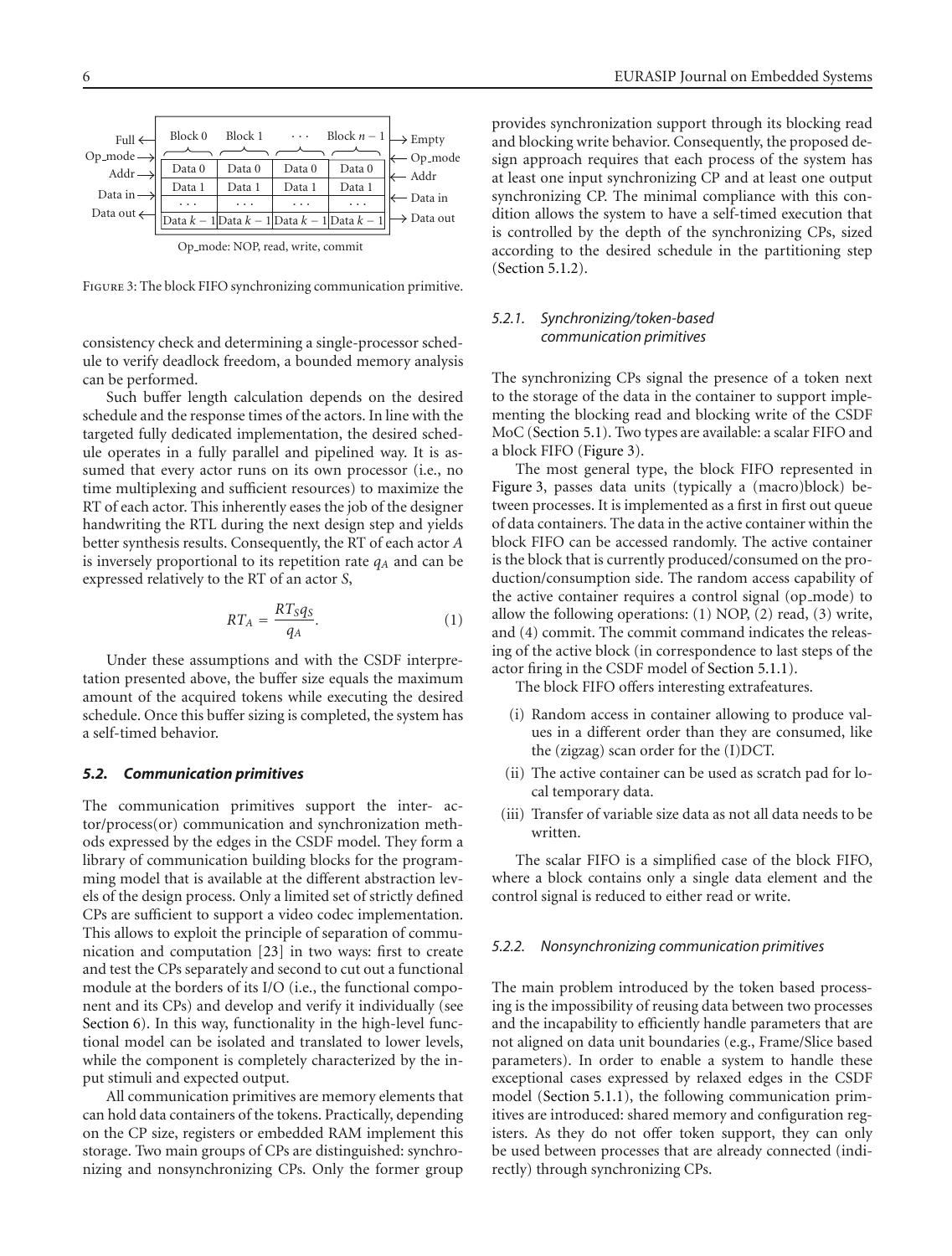| Actor name              | Functionality                                 | Repetition rate | WCRT $(\mu s)$ |
|-------------------------|-----------------------------------------------|-----------------|----------------|
| Input control           | Load the new video inputs                     |                 | 21.0           |
| Copy control            | Fill the memory hierarchy                     |                 | 21.0           |
| Motion estimation       | Find the motion vectors                       |                 | 21.0           |
| Motion compensation     | Get predicted block and calculate error       | 6               | 3.5            |
| Texture coding          | Transform, quantization and inverse           | 6               | 3.5            |
| Texture update          | Add and clip compensated and predicted blocks | 6               | 3.5            |
| Entropy coding          | AC/DC, MV prediction and VLC coding           |                 | 21.0           |
| Bitstream packetization | Add headers and compose the bitstream         | $\leq$ 1        | $\geq 21.0$    |

<span id="page-6-3"></span>TABLE 2: Detailed information of the actors in the encoder CSDF graph.

<span id="page-6-1"></span>

<span id="page-6-2"></span>Figure 4: Nonsynchronizing communication primitives.

#### *Shared memory*

The shared memory, presented in [Figure 4\(a\),](#page-6-1) is used to share pieces of a data array between two or more processes. It typically holds data that is reused potentially multiple times (e.g., the search area of a motion estimation engine). Shared memories are conceptually implemented as multiport memories, with the number of ports depending on the amount of processing units that are simultaneously accessing it.

Larger shared memories, with as special case external memory, are typically implemented with a single port. A memory controller containing an arbiter handles the accesses from multiple processing units.

#### *Configuration registers*

The configuration registers (Figure  $4(b)$ ) are used for unsynchronized communication between functional components or between hardware and remaining parts in the software. They typically hold the scalars configuring the application or the parameters that have a slow variation (e.g., frame parameters). The configuration registers are implemented as shadow registers.

#### *5.3. Video pipeline architecture*

The construction of an architecture suited for the video encoder starts with building a CSDF graph of the high-level optimized version. The granularity of the actors is chosen fine enough to enable their efficient implementation as hardware accelerator. Eight actors (see [Figure 5\)](#page-8-0) are defined for the MPEG-4 encoder. [Table 2](#page-6-3) contains a brief description of the functionality of each actor and its repetition rate. Adding the edges to the dataflow graph examines the communication between them and the required type of CP. The localized processing of the encoder results in the use of block FIFOs exchanging (macro)block size data at high transfer rates and to synchronize all actors. The introduced memory hierarchy requires shared memory CPs. At this point of the partitioning, all CPs of [Figure 5](#page-8-0) correspond to an edge and have an unlimited depth.

By adding a pipelined and parallel operation as desired schedule, the worst-case response time (WCRT) of each actor is obtained with [\(1\)](#page-5-2) for a throughput of 4CIF at 30 fps (or 47520 macroblocks per second) and listed in [Table 2.](#page-6-3) These response times are used in the lifetime analysis (of [Section 5.1.2\)](#page-4-3) to calculate the required buffer size of all CPs.

The resulting video pipeline has a self-timed behavior. The concurrency of its processes is assured by correctly sizing these communication primitives. In this way, the complete pipeline behaves like a monolithic hardware accelerator. To avoid interface overheads [\[39\]](#page-12-20), the software orchestrator calculates the configuration settings (parameters) for all functional modules on a frame basis. Additionally, the CPs are realized in hardware as power efficient dedicated zero-copy communication channels. This avoids first making a local copy at the producer, then reading it back to send it over a bus or other communication infrastructure and finally storing it in another local buffer at the consumer side.

## <span id="page-6-0"></span>**6. RTL DEVELOPMENT AND VERIFICATION ENVIRONMENT**

The proposed RTL development and verification methodology simplifies the HW description step of the design flow. It covers the HDL translation and verification of the individual functional components and their (partial) composition into a system. The separation of communication and computation permits the isolated design of a single functional module. Inserted probes in the C model generate the input stimuli and the expected output characterizing the behavior of the block. As the number of stimuli required to completely test a functional module can be significant, the development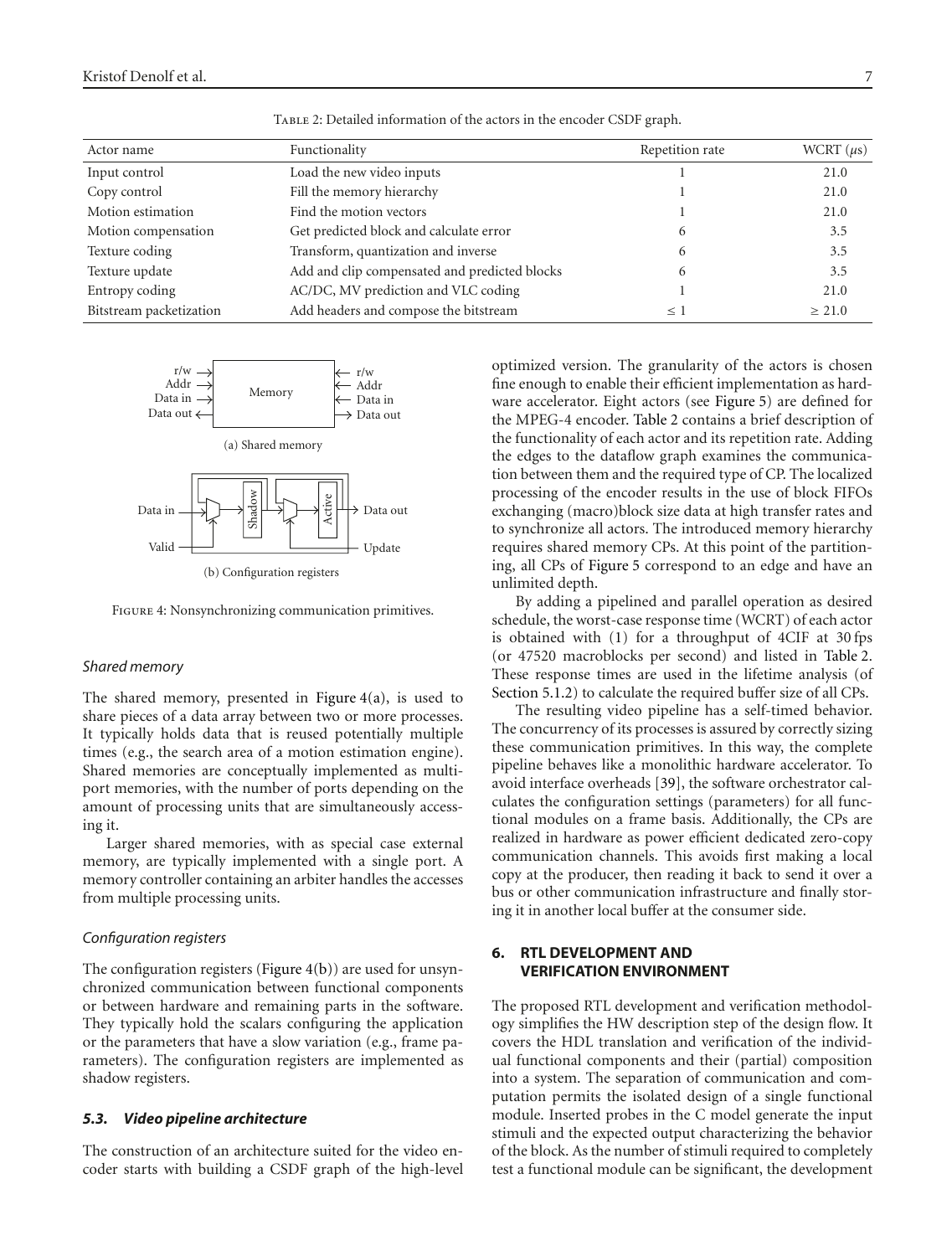| Throughput<br>(fps) & level | Operation<br>frequency (MHz) |                                     | External<br>memory (kB) | 32-bit external<br>transfers $(10^6/s)$ | FPGA resources                      |        |             |            |              |       |
|-----------------------------|------------------------------|-------------------------------------|-------------------------|-----------------------------------------|-------------------------------------|--------|-------------|------------|--------------|-------|
|                             |                              | Measured Not optimized <sup>2</sup> |                         |                                         | Measured Not optimized <sup>3</sup> | Slices | <b>LUTs</b> | <b>FFs</b> | <b>BRAMs</b> | Mults |
| 15 QCIF $(L1)$              | 3.2                          | 4.0                                 | 37                      | 0.28                                    | 0.29                                | 8303   | 12630       | 6093       | 16           |       |
| 15 CIF (L2)                 | 12.9                         | 17.6                                | 149                     | 1.14                                    | 1.14                                | 9019   | 12778       | 6335       | 23           |       |
| 30 CIF (L3)                 | 25.6                         | 35.2                                | 149                     | 2.25                                    | 2.28                                | 9019   | 12778       | 6335       | 23           |       |
| 304CIF(>L5)                 | 100.7                        | 140.6                               | 594                     | 9.07                                    | 9.12                                | 9353   | 3 2 6 0     | 6575       | 36           |       |

<span id="page-7-1"></span>Table 3: Required operation frequency, off-chip data rates (encoding the *City* reference video sequence) and FPGA resource consumption for different levels.

 $2$ not optimized = proposed ME algorithm (directional squared search) without early stop criteria.

 $3$ not optimized = reading and writing every sample once.

environment supports simulation as well as testing on a prototyping or emulation platform [\(Figure 6\)](#page-8-1). While the high signal visibility of simulation normally produces long simulation times, the prototyping platform supports much faster and more extensive testing with the drawback of less signal observability.

Reinforcing the communication primitives on the software model and on the hardware block allows the generation of the input stimuli and of the expected output from the software model, together with a list of ports grouped in the specification file (SPEC). The SPEC2VHDL tool generates, based on this specification (SPEC) file, the VHDL testbenches, instantiates the communication primitives required by the block, and also generates the entity and an empty architecture of the designed block. The testbench includes a VHDL simulation library that links the stimuli/expected output files with the communication primitives. In the simulation library basic control is included to trigger full/empty behavior. The communication primitives are instantiated from a design library, which will also be used for synthesis. At this point the designer can focus to manually complete only the architecture of the block.

As the user finishes the design of the block, the extensive testing makes the simulation time a bottleneck. In order to speed up the testing phase, a seamless switch to a fast prototyping platform based on the same SPEC file and stimuli/expected output is supported by SPEC2FPGA. This includes the generation of the software application, link to the files, and low-level platform accesses based on a C/C++ library. Also the platform/FPGA required interfaces are generated together with the automatic inclusion of the previously generated entity and implemented architecture.

To minimize the debug and composition effort of the different functional blocks, the verification process uses the traditional two phases: first blocks are tested separately and then they are gradually combined to make up the complete system. Both phases use the two environments of [Figure 6.](#page-8-1)

The combination of the two above described tools, creates a powerful design and verification environment. The designer can first debug and correct errors by using the high signals visibility of the simulation tools. To extensively test the developed functional module, he uses the speed of the prototyping platform to identify an error in a potential huge test bed. As both simulation and hardware verification setups are functionally identical, the error can be identified on the prototyping platform with a precision that will allow a reasonable simulation time (e.g., sequence X, frame Y) in view of the error correction.

#### <span id="page-7-0"></span>**7. IMPLEMENTATION RESULTS**

Each actor of [Figure 5](#page-8-0) is individually translated to HDL using the development and verification approach described in the previous section. The partitioning is made in such a way that the actors are small enough to allow the designer to come up with a manual RTL implementation that is both energy and throughput efficient. Setting the target operation frequency to 100 MHz, results in a budget of 2104 cycles per firing for the actors with a repetition rate of 1 and a budget of 350 cycles for the actors with a repetition rate of 6 (see [Table 2\)](#page-6-3). The throughput is guaranteed when all actors respect this worstcase execution time. Because of the temporal monotonic be-havior [\(Section 5.1.1\)](#page-4-4) of the self-timed executing pipeline, shorter execution times can only lead to an equal or higher performance.

The resulting MPEG-4 part 2 SP encoder is first mapped on the Xilinx Virtex-II 3000 (XC2V3000-4) FPGA available on the Wildcard-II [\[40\]](#page-12-21) used as prototyping/demonstration platform during verification. Second, the Synopsys tool suite is combined with Modelsim to evaluate the power efficiency and size of an ASIC implementation.

## *7.1. Throughput and Size*

[Table 3](#page-7-1) lists the operation frequencies required to sustain the throughput of the different MPEG-4 SP levels. The current design can be clocked up to  $100 \text{ MHz}$  both on the FPGA<sup>1</sup> and on the ASIC, supporting 30 4CIF frames per second, exceeding the level 5 requirements of the MPEG standard [\[41](#page-12-22)]. Additionally, the encoder core supports processing of multiple video sequences (e.g.,  $4 \times 30$  CIF frames per second). The user can specify the required maximum frame size through the use of HDL generics to scale the design according to his needs [\(Table 3\)](#page-7-1).

<sup>1</sup> Frequency achieved for Virtex4 speed grade <sup>−</sup>10. Implementation on Virtex2 or Spartan3 may not reach this operating frequency.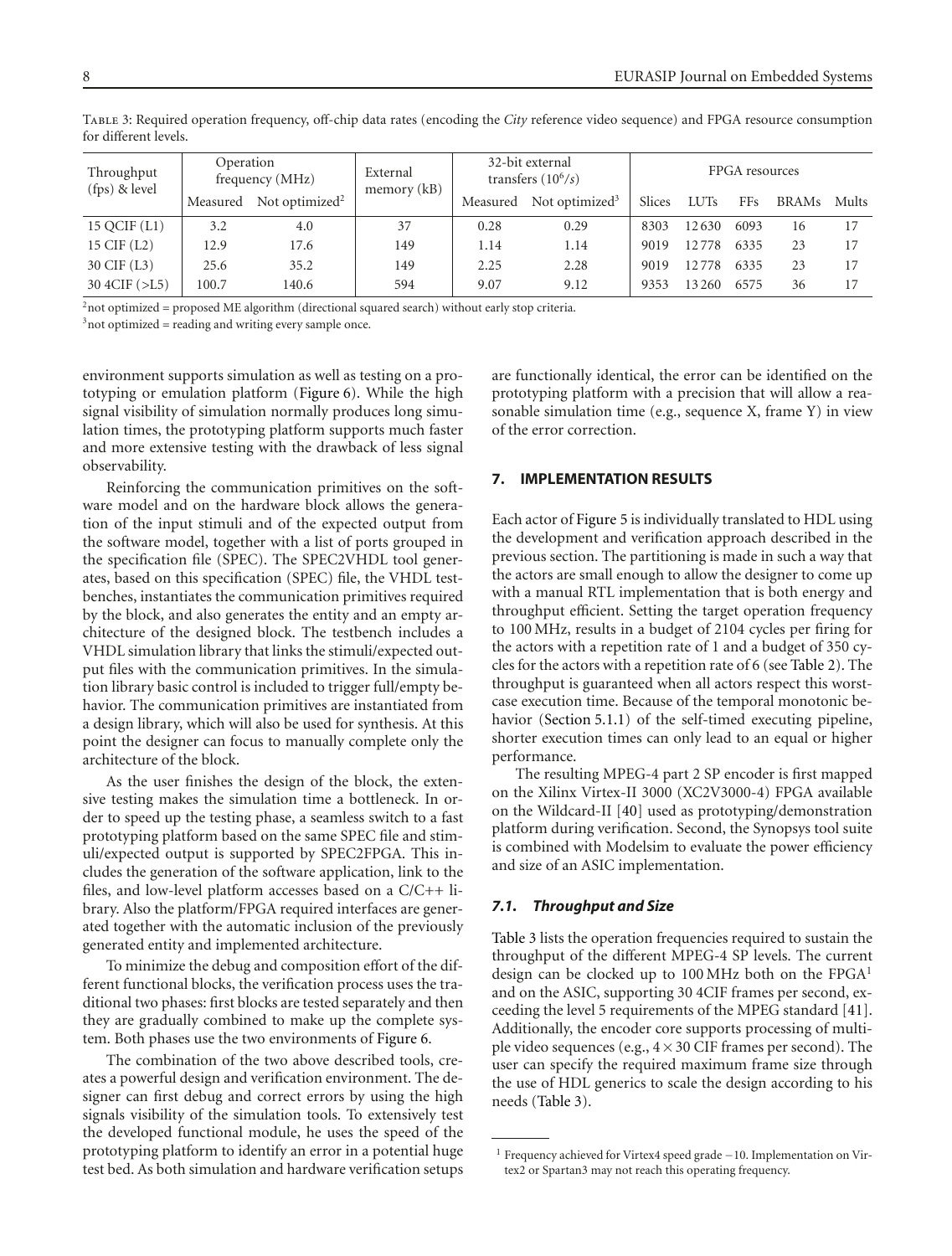

<span id="page-8-0"></span>Figure 5: MPEG-4 simple profile encoder block diagram.



<span id="page-8-1"></span>Figure 6: Development and verification environment.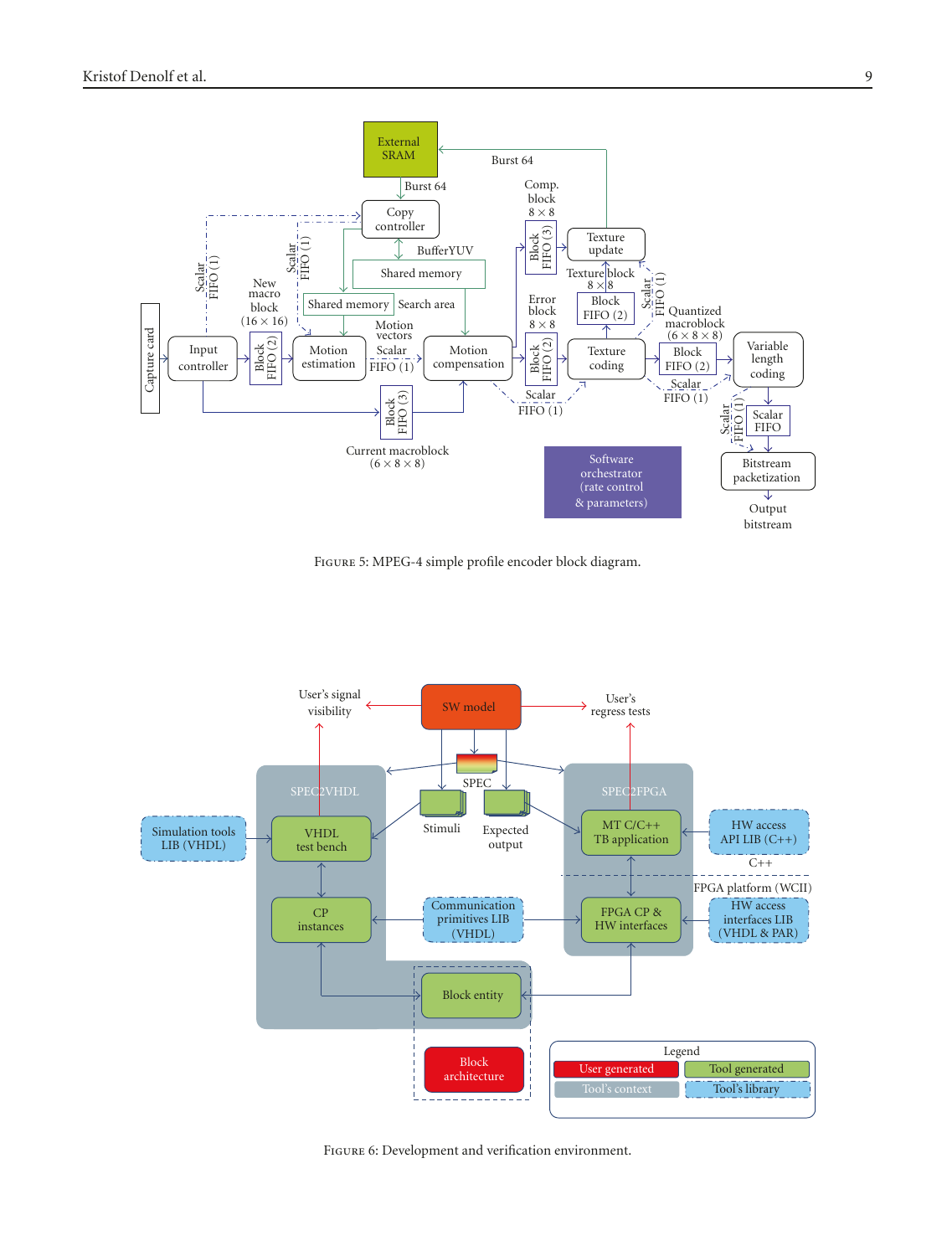|                   | Encoder core              | Power distribution (4CIF 30 fps) |            |         |  |  |  |
|-------------------|---------------------------|----------------------------------|------------|---------|--|--|--|
| Process           | UMC 180 nm, 1.62 V        | part                             | power (mW) | share % |  |  |  |
| Area              | $3.1 \times 3.1$ mm2      | block FIFO                       | 16.4       | 23.1    |  |  |  |
| Gate size         | 88 kGates + 400 kbit SRAM | shared memory                    | 13.3       | 18.7    |  |  |  |
| off-chip memory   | 600 Kbyte                 | scalar FIFO                      | 3.8        | 5.4     |  |  |  |
|                   | 3.2 mW QCIF 15 fps (L1)   | texture coding                   | 20.7       | 29.2    |  |  |  |
| Power consumption | 9.7 mW CIF 15 fps (L2)    | motion estimation                | 7.4        | 10.5    |  |  |  |
|                   | 19.2 mW CIF 30 fps (L3)   | entropy coder                    | 3.4        | 4.7     |  |  |  |
|                   | 71 mW 4CIF 30 fps (>L5)   | other                            | 6.0        | 8.4     |  |  |  |

<span id="page-9-1"></span>TABLE 4: Hardware characteristics of the encoder core

<span id="page-9-0"></span>Table 5: Characteristics of state-of-the-art MPEG-4 part 2 video implementations.

| Design       | Throughput<br>(Mpixels/s) | Process<br>(nm, V) | Frequency<br>(MHz)            | Power<br>(mW) | Area<br>(kGates) | On-chip<br><b>SRAM</b><br>(kbit) | Off-<br>chip<br><b>SDRAM</b><br>(Byte) | External<br>accesses<br>per pixel | Scaled<br>Power<br>(mW) | Scaled<br>Through-put<br>(Mpixels/s) | Scaled<br>energy<br>per pixel<br>(nJ/pixel) | Scaled energy<br>delay product<br>$(nJ·\mu s)$ |
|--------------|---------------------------|--------------------|-------------------------------|---------------|------------------|----------------------------------|----------------------------------------|-----------------------------------|-------------------------|--------------------------------------|---------------------------------------------|------------------------------------------------|
| $[44]$       | 3.0(L3)                   | $180, -$           | 36                            | 116           | 170              | 43                               | 161k                                   |                                   | 116                     | 3.0                                  | 38.1                                        | 12.5                                           |
| $[45]$       | 1.5(L2)                   | 180, 1.5           | 13.5                          | 29            | 400              |                                  | 2 <sub>M</sub>                         |                                   | 29                      | 1.5                                  | 19.1                                        | 12.5                                           |
| $[47]$       | 0.4(L1)                   | 180, 1.5           | 70                            | 170           |                  | 128                              | 128k <sup>4</sup>                      | $\mathbf{0}$                      | 170                     | 0.4                                  | 447.2                                       | 1176.3                                         |
| $[46]$       | 1.5(L2)                   | 130, 1.5           | 125                           | 160           | 3000             |                                  | 2 M <sup>4</sup>                       | $\Omega$                          | 261                     | 1.1                                  | 279.3                                       | 254.3                                          |
| $[43]$       | 3.0(L3)                   | 350, 3.3           | 40                            | 257           | 2075             | 39                               | 2 <sub>M</sub>                         | >5                                | 14                      | 2.7                                  | 5.2                                         | 1.9                                            |
| $[42]$       | 27.6 (>L5)                | 130, 1.3           | 81                            | 120           | 390              | 80                               | >2.6 M                                 | 17                                | 249                     | 23.0                                 | 13.3                                        | 0.6                                            |
| $[51]$       | 9.2(L4)                   | 130, 1.2           | 40.5                          | 50            | 800              |                                  |                                        |                                   | 119                     | 8.3                                  | 18.0                                        | 2.2                                            |
| $[39]$       | 9.2(L4)                   | 130, 1             | $\overbrace{\phantom{12333}}$ | 9.6           | 170              |                                  |                                        |                                   | 31                      | 10.0                                 | 4.1                                         | 0.4                                            |
| $[52]$       | 9.2(L4)                   | 180, 1.4           | 28.5                          | 18            | 201              | 36                               |                                        |                                   | 21                      | 9.9                                  | 2.1                                         | 0.2                                            |
| This<br>work | 12.2(>L5)                 | 180, 1.6           | 101                           | 71            | 87               | 400                              | 594k                                   | 2                                 | 61                      | 11.3                                 | 5.4                                         | 0.5                                            |

4Moved on-chip using embedded DRAM.

 $5$ Assuming 1 gate = 4 transistors.

#### *7.2. Memory requirements*

On-chip BRAM (FPGA) or SRAM (ASIC) is used to implement the memory hierarchy and the required amount scales with the maximum frame size [\(Table 3\)](#page-7-1). Both the copy controller (filling the bufferYUV and search area, see [Figure 5\)](#page-8-0) and the texture update make 32 bit burst accesses (of 64 bytes) to the external memory, holding the reconstructed frame with a block-based data organization. At 30 4CIF frames per second, this corresponds in worst-case to 9.2 Mtransfers per second (as skipped blocks are not written to the reconstructed frame, the values of the measured external transfers in [Table 3](#page-7-1) are lower). In this way, our implementation minimizes the off-chip bandwidth with at least a factor of 2.5 compared to [\[42](#page-12-27)[–45\]](#page-12-24) without embedding a complete frame memory as done in [\[46](#page-12-25), [47](#page-13-0)] (see also [Table 5\)](#page-9-0). Additionally, our encoder only requires the storage of one frame in external memory.

#### *7.3. Power consumption*

Power simulations are used to assess the power efficiency of the proposed implementation. They consist of 3 steps. (1) Synopsys [\[48\]](#page-13-3) DC Compiler generates a gate level netlist and the list of signals to be monitored for power (forward switching activity file). (2) ModelSim [\[49](#page-13-4)] RTL simulation tracks the actual toggles of the monitored signals and produces the back-annotated switching activity file. (3) Synopsys Power Compiler calculates power numbers based on the gate level netlist from step 1 and back annotated switching activity file from step 2. Such prelayout gate-level simulations do not include accurate wire-loads. Internal experiments indicate their impact limited to a 20% error margin. Additionally, I/O power is not included.

[Table 4](#page-9-1) gives the characteristics of the ASIC encoder core when synthesized for 100 MHz, 4CIF resolution. It also lists the power consumptions while processing the City reference video sequence at different levels when clocked at the corresponding operation frequency of [Table 3.](#page-7-1) These numbers do not include the power of the software orchestrator.

Carefully realizing the communication primitives on the ASIC allows balancing their power consumption compared to the logic [\(Table 4\)](#page-9-1): banking is applied to the large on-chip bufferYUV and the chip-enable signal of the communication primitives is precisely controlled to shut down the CP ports when idle. Finally, clock-gating is applied to the complete encoder to further reduce the power consumption. To compare the energy efficiency to the available state of the art solutions, the power consumption of all implementations (listed in [Table 5\)](#page-9-0) is scaled to the 180 nm, 1.5 V technology node,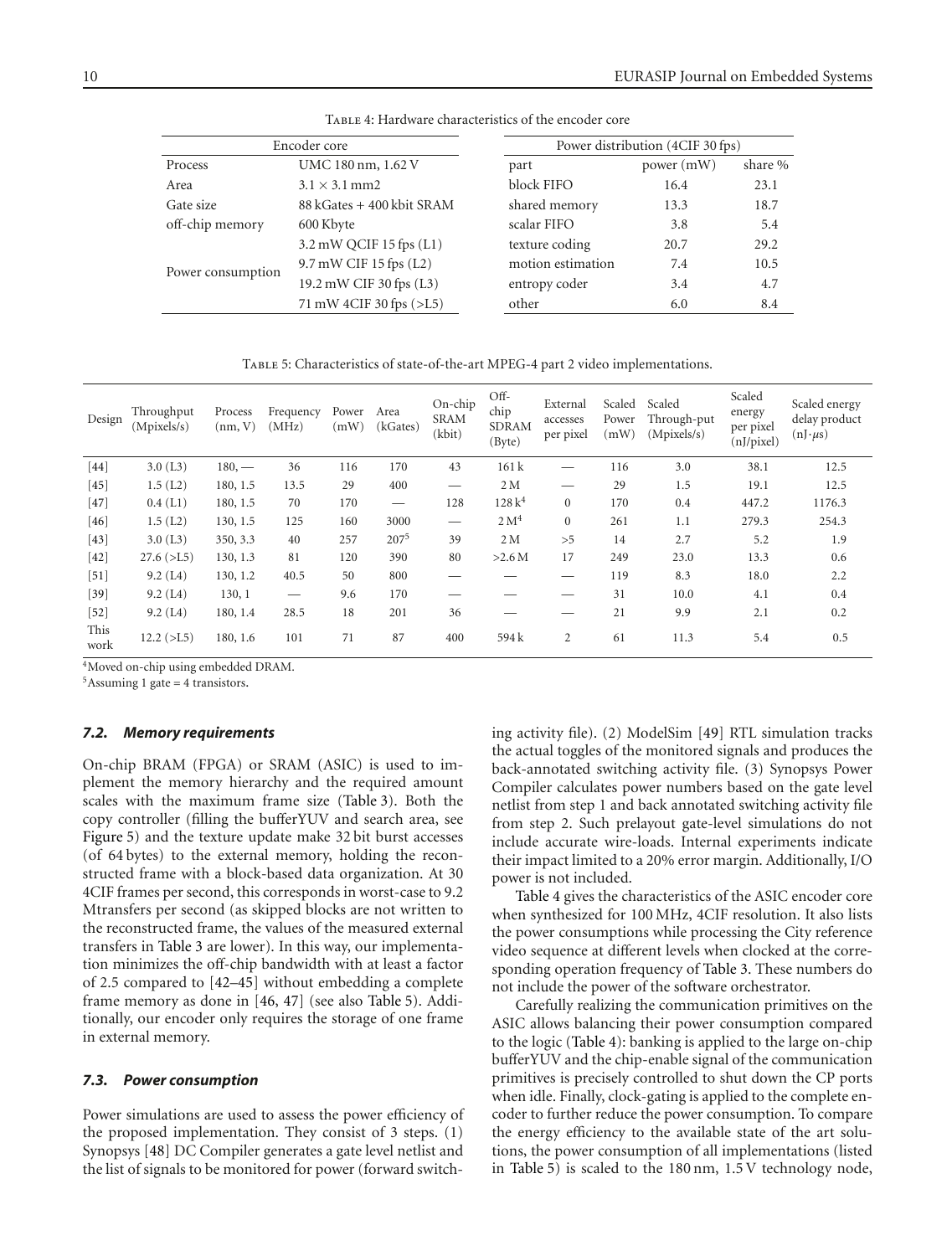

<span id="page-10-2"></span>FIGURE 7: Activity diagram of the video pipeline in regime mode. The texture coding (TC) is the critical path in the I frame, motion estimation (ME) is the critical path in the P frame.

using [\(2\)](#page-10-0), where *P* is the power,  $V_{dd}$  is the supply voltage and *λ* is the feature size. The ITRS roadmap [\[4,](#page-11-3) [50\]](#page-13-5) indicates that beyond 130 nm, the quadratic power scaling ( $\alpha = \beta = 2$  in [\(2\)](#page-10-0)) breaks down and follows a slower trend,

<span id="page-10-0"></span>
$$
P_2 = P_1 \left(\frac{V_{dd,2}}{V_{dd,1}}\right)^{\alpha} \left(\frac{\lambda_2}{\lambda_1}\right)^{\beta}.
$$
 (2)

Similarly, the throughput *T* needs to be scaled as it directly related to the achievable operation frequency that depends on the technology node. A linear impact by both the feature size and the supply voltage is assumed in [\(3\)](#page-10-1),

<span id="page-10-1"></span>
$$
T_2 = T_1 \left( \frac{V_{dd,2}}{V_{dd,1}} \right) \left( \frac{\lambda_1}{\lambda_2} \right). \tag{3}
$$

The scaled energy per pixel in [Table 5](#page-9-0) compares the available state of the art MPEG-4 video encoders in a the 180 nm, 1.5 V technology node. The proposed core is clearly more energy efficient than [\[42](#page-12-27), [44](#page-12-23), [45,](#page-12-24) [51](#page-13-1)]. The power consumption of [\[43](#page-12-26)], including a SW controller, is slightly better (note that this work does not include the SW orchestrator). However, taking the off-chip memory accesses into account when evaluating the total system power consumption, the proposed solutions has a (at least) 2.5 times reduced off chip transfer rate, leading to the lowest total power consumption. Even when compared to the ASICs containing embedded DRAM [\[46](#page-12-25), [47](#page-13-0)], our implementation is more power-efficient as only 1.5 mW is required at L2 (15 CIF fps) to read and write every pixel from the external memory (assuming 1.3 nJ per 32 bit transfer). For L1 and L2 throughput respectively, [\[46,](#page-12-25) [47\]](#page-13-0) consume more than 150 mW [\(Table 5\)](#page-9-0). Our implementation delivers 15 CIF fps  $(L2)$  consuming only  $9.7+1.5 = 11.4$  mW. Using complementary techniques, like a low-power CMOS technology, [\[39,](#page-12-20) [52\]](#page-13-2) achieve an even better core energy efficiency. Insufficient details prevent a complete comparison including the external memory transfer cost.

The last column of [Table 5](#page-9-0) presents the scaled energy delay product. This measure includes the scaled throughput as delay per pixel. The previous observations also hold using this energy delay product, except for the 30 CIF fps of [\[43\]](#page-12-26) having now a worse result than the proposed encoder. Note that a complete comparison should also include the coding efficiency of the different solutions as algorithmic optimizations (like different ME algorithms) sacrifice compression performance to reduce complexity. Unfortunately, not all referred papers contain the required rate-distortion information to make such evaluation.

#### *7.4. Effect of the high-level optimizations*

The algorithmic optimizations of [Section 4](#page-3-0) reduce the average number of cycles to process a macroblock compared to the worst-case (typically around 25%, see [Table 3\)](#page-7-1) and hence lower the power consumption.

[Figure 7](#page-10-2) shows the activity diagram of the pipelined encoder in regime mode. The signal names are the acronyms of the different functional modules in [Figure 5.](#page-8-0) During the I frame (left side of the dotted line in [Figure 7\)](#page-10-2), the texture coding ("TC") is the critical path as it always processes the complete error block.

During a P frame (right side of the dotted line in [Figure 7\)](#page-10-2), the search for a good match in the previous frame is the critical path ("ME"). The early stop criteria sometimes shorten the amount of cycles required during the motion estimation. When this occurs, often a good match is found, allowing the texture coding to apply its intelligent block processing that reduces the amount of cycles spend to process the macroblock. In this way both critical paths are balanced (i.e., without algorithmic tuning of the texture coding, this process would become the new critical path in a P frame). Additionally, a good match leads to a higher amount of skipped blocks with possible zero motion vectors. Consequently, the algorithmic tuning reduces the amount of processing and data communication, leading to improved power efficiency.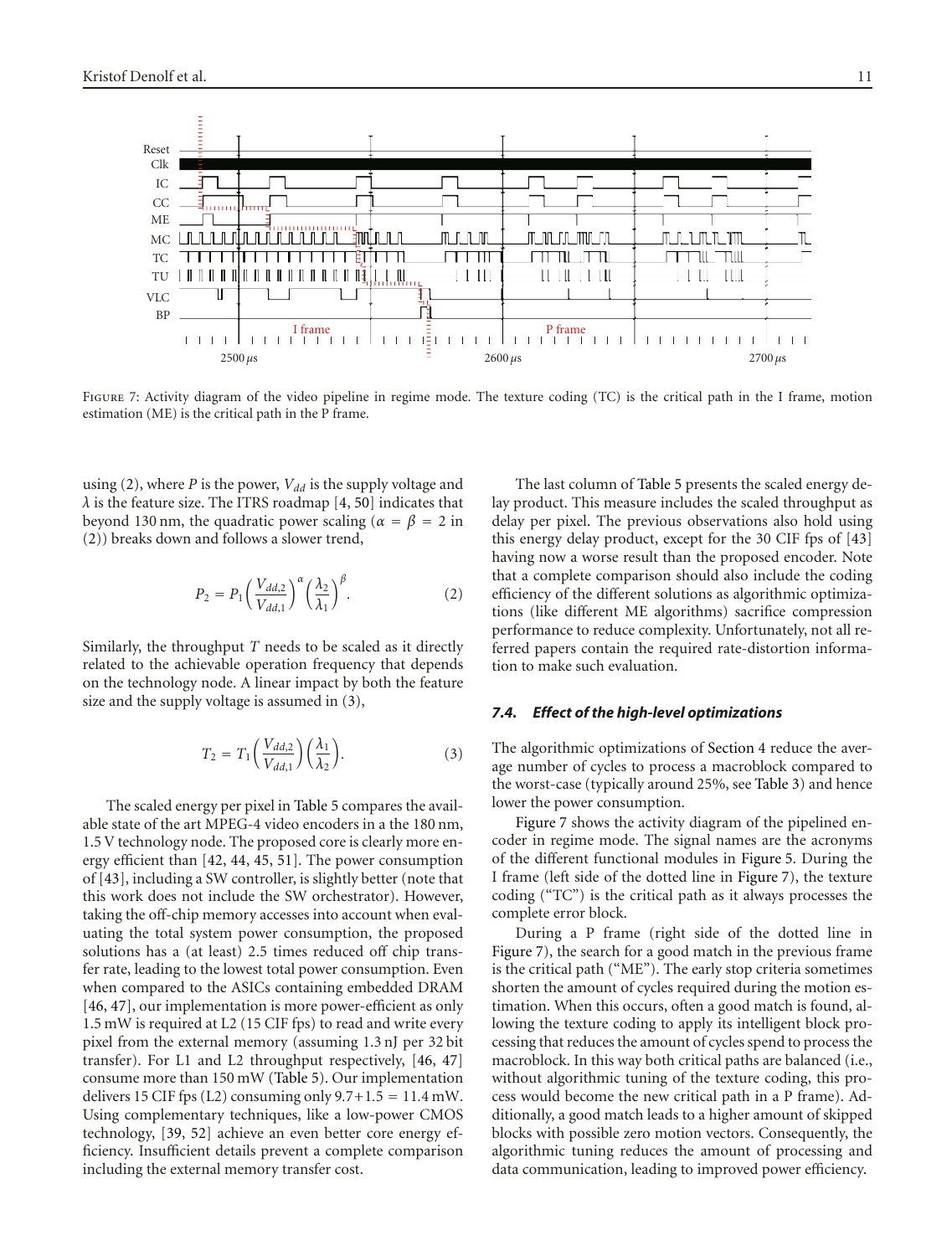## **8. CONCLUSIONS**

Modern multimedia applications seek to improve the user experience by invoking advanced techniques and by increasing resolutions. To meet the power and heat dissipation limitations of portable devices, their implementation requires a set of various power optimization techniques at different design levels: (i) redefine the problem to reduce complexity, (ii) introduce parallelism to reduce energy per operation and (ii) add specialized hardware as it achieves the best energy efficiency. This philosophy is reflected in the proposed design flow bridging the gap between a high-level specification (typically C) into the final implementation at RTL level. The typical data dominance of multimedia systems motivates the memory and communication focus of the design flow.

In the first phase of the design flow, the reference code is transformed through memory and algorithmic optimizations into a block-based video application with localized processing and data flow. Memory footprint and frame memory accesses are minimized. These optimizations prepare the system for introducing parallelism and provide a reference for the RTL development.

The second design phase starts with partitioning the application in a set of concurrent processes to achieve the required throughput and to improve the energy efficiency. Based on a CSDF model of computation, used in a specific way to also express implementation specific aspects, the required buffers sizes of the graph edges are calculated to obtain a fully pipelined and parallel self-timed execution. By exploiting the principle of separation of communication and computation, each actor is translated individually to HDL while correctly modeling its communication. An automated environment supports the functional verification of such component by combining simulation of the RTL model and testing the RTL implementation on a prototyping platform. The elaborate verification of each single component reduces the debug cycle for integration.

The design methodology is demonstrated on the development of a MPEG-4 Simple Profile video encoder capable of processing 30 4CIF (704  $\times$  576) frames per second or multiple lower resolution sequences. Starting from the reference code, a dedicated video pipeline is realized on an FPGA and ASIC. The core achieves a high degree of concurrency, uses a dedicated memory hierarchy and exploits burst oriented external memory I/O leading to the theoretical minimum of off-chip accesses. The video codec design is scalable with a number of added compile-time parameters (e.g., maximum frame size and number of bitstreams) which can be set by the user to best suit his application. The presented encoder core uses 71 mW (180 nm, 1.62 V UMC technology) when processing 4CIF at 30 fps.

### <span id="page-11-1"></span><span id="page-11-0"></span>**REFERENCES**

- [1] M. A. Viredaz and D. A. Wallach, "Power evaluation of a handheld computer," *IEEE Micro*, vol. 23, no. 1, pp. 66–74, 2003.
- [2] A. Lambrechts, P. Raghavan, A. Leroy, et al., "Power breakdown analysis for a heterogeneous NoC platform running a video application," in *Proceedings of the 16th IEEE Interna-*

*tional Conference on Application-Specific Systems, Architectures and Processors (ASAP '05)*, pp. 179–184, Samos, Greece, July 2005.

- <span id="page-11-2"></span>[3] T. Fujiyoshi, S. Shiratake, S. Nomura, et al., "A 63-mW H.264/MPEG-4 audio/visual codec LSI with module-wise dynamic voltage/frequency scaling," *IEEE Journal of Solid-State Circuits*, vol. 41, no. 1, pp. 54–62, 2006.
- <span id="page-11-3"></span>[4] M. Horowitz, E. Alon, D. Patil, S. Naffziger, R. Kumar, and K. Bernstein, "Scaling, power, and the future of CMOS," in *Proceedings of IEEE International Electron Devices Meeting (IEDM '05)*, p. 7, Washington, DC, USA, December 2005.
- <span id="page-11-4"></span>[5] G. Bilsen, M. Engels, R. Lauwereins, and J. Peperstraete, "Cyclo-static dataflow," *IEEE Transactions on Signal Processing*, vol. 44, no. 2, pp. 397–408, 1996.
- <span id="page-11-5"></span>[6] P. Pirsch, M. Berekovic, H.-J. Stolberg, and J. Jachalsky, "VLSI architectures for MPEG-4," in *Proceedings of International Symposium on VLSI Technology, Systems, and Applications (VTSA '03)*, pp. 208A–208E, Hsinchu, Taiwan, October 2003.
- <span id="page-11-6"></span>[7] S.-Y. Chien, Y.-W. Huang, C.-Y. Chen, H. H. Chen, and L.-G. Chen, "Hardware architecture design of video compression for multimedia communication systems," *IEEE Communications Magazine*, vol. 43, no. 8, pp. 123–131, 2005.
- <span id="page-11-7"></span>[8] C.-J. Lian, Y.-W. Huang, H.-C. Fang, Y.-C. Chang, and L.- G. Chen, "JPEG, MPEG-4, and H.264 codec IP development," in *Proceedings of Design, Automation and Test in Europe (DATE '05)*, vol. 2, pp. 1118–1119, Munich, Germany, March 2005.
- <span id="page-11-8"></span>[9] S. Edwards, L. Lavagno, E. A. Lee, and A. Sangiovanni-Vincentelli, "Design of embedded systems: formal models, validation, and synthesis," *Proceedings of the IEEE*, vol. 85, no. 3, pp. 366–390, 1997.
- <span id="page-11-9"></span>[10] L. Mazzoni, "Power aware design for embedded systems," *IEE Electronics Systems and Software*, vol. 1, no. 5, pp. 12–17, 2003.
- <span id="page-11-10"></span>[11] F. Catthoor, S. Wuytack, E. de Greef, F. Balasa, L. Nachtergaele, and A. Vandecappelle, *Custom Memory Management Methodology: Exploration of Memory Organization for Embedded Multimedia System Design*, Kluwer Academic Publishers, Norwell, Mass, USA, 1998.
- <span id="page-11-11"></span>[12] P. R. Panda, F. Catthoor, N. D. Dutt, et al., "Data and memory optimization techniques for embedded systems," *ACM Transactions on Design Automation of Electronic Systems*, vol. 6, no. 2, pp. 149–206, 2001.
- <span id="page-11-12"></span>[13] K. Denolf, C. de Vleeschouwer, R. Turney, G. Lafruit, and J. Bormans, "Memory centric design of an MPEG-4 video encoder," *IEEE Transactions on Circuits and Systems for Video Technology*, vol. 15, no. 5, pp. 609–619, 2005.
- <span id="page-11-13"></span>[14] E. A. Lee and T. M. Parks, "Dataflow process networks," *Proceedings of the IEEE*, vol. 83, no. 5, pp. 773–801, 1995.
- <span id="page-11-14"></span>[15] A. Davare, Q. Zhu, J. Moondanos, and A. Sangiovanni-Vincentelli, "JPEG encoding on the Intel MXP5800: a platform-based design case study," in *Proceedings of the 3rd IEEE Workshop on Embedded Systems for Real-Time Multimedia (ESTImedia '05)*, pp. 89–94, New York, NY, USA, September 2005.
- <span id="page-11-15"></span>[16] H. Hwang, T. Oh, H. Jung, and S. Ha, "Conversion of reference C code to dataflow model: H.264 encoder case study," in *Proceedings of the Asia and South Pacific Design Automation Conference (ASP-DAC '06)*, pp. 152–157, Yokohama, Japan, January 2006.
- <span id="page-11-16"></span>[17] F. Haim, M. Sen, D.-I. Ko, S. S. Bhattacharyya, and W. Wolf, "Mapping multimedia applications onto configurable hardware with parameterized cyclo-static dataflow graphs," in *Proceedings of IEEE International Conference on Acoustics, Speech,*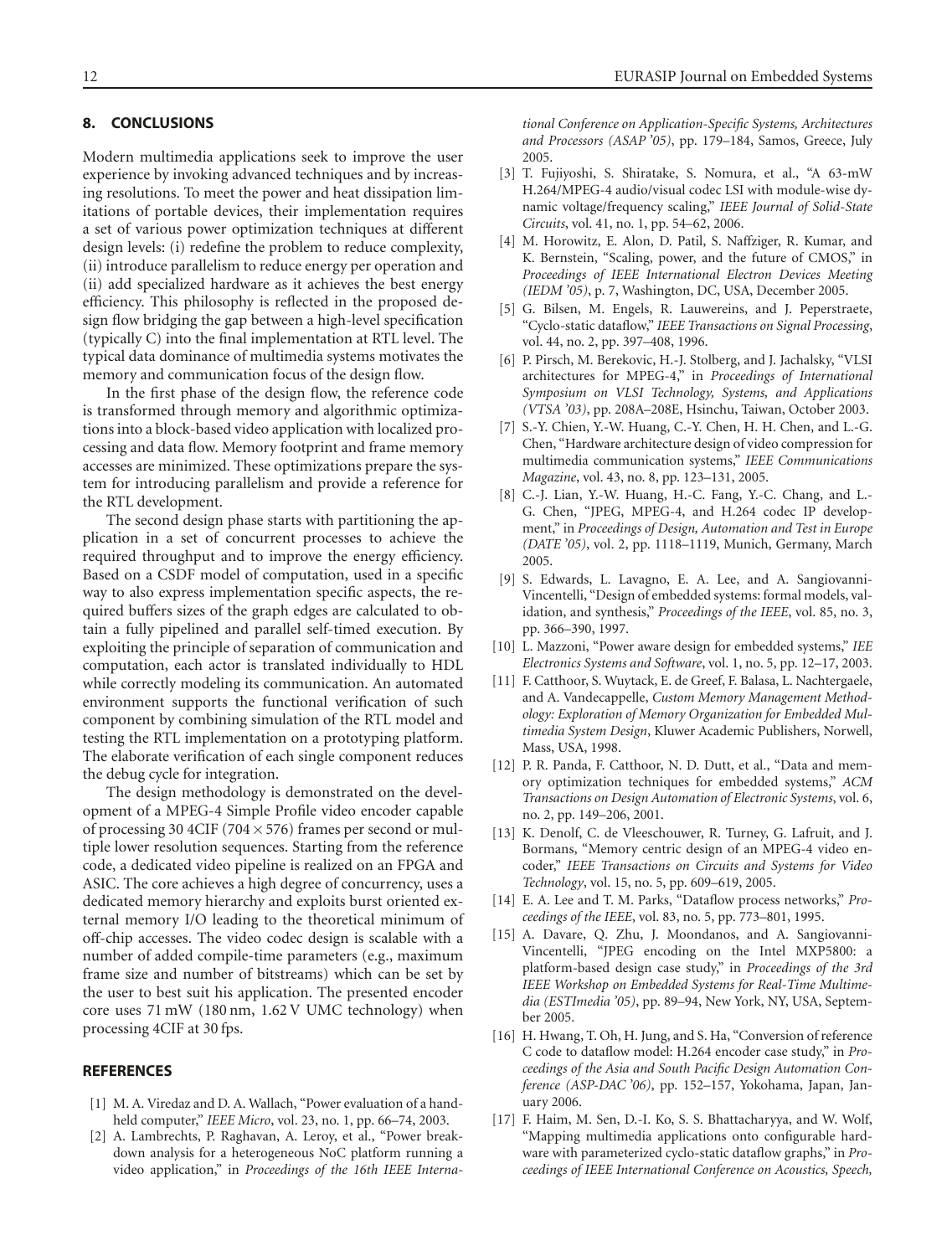*and Signal Processing (ICASSP '06)*, vol. 3, pp. 1052–1055, Toulouse, France, May 2006.

- <span id="page-12-0"></span>[18] M. C. Williamson and E. A. Lee, "Synthesis of parallel hardware implementations from synchronous dataflow graph specifications," in *Proceedings of the 30th Asilomar Conference on Signals, Systems and Computers*, vol. 2, pp. 1340–1343, Pacific Grove, Calif, USA, November 1996.
- [19] J. Horstmannshoff and H. Meyr, "Efficient building block based RTL code generation from synchronous data flow graphs," in *Proceedings of the 37th Conference on Design Automation (DAC '00)*, pp. 552–555, Los Angeles, Calif, USA, June 2000.
- <span id="page-12-1"></span>[20] H. Jung, K. Lee, and S. Ha, "Efficient hardware controller synthesis for synchronous dataflow graph in system level design," *IEEE Transactions on Very Large Scale Integration (VLSI) Systems*, vol. 10, no. 4, pp. 423–428, 2002.
- <span id="page-12-2"></span>[21] J. Dalcolmo, R. Lauwereins, and M. Ade, "Code generation of data dominated DSP applications for FPGA targets," in *Proceedings of the 9th IEEE International Workshop on Rapid System Prototyping*, pp. 162–167, Leuven, Belgium, June 1998.
- <span id="page-12-3"></span>[22] R. Grou-Szabo, H. Ghattas, Y. Savaria, and G. Nicolescu, "Component-based methodology for hardware design of a dataflow processing network," in *Proceedings of the 5th International Workshop on System-on-Chip for Real-Time Applications (IWSOC '05)*, pp. 289–294, Banff, Alberta, Canada, July 2005.
- <span id="page-12-4"></span>[23] K. Keutzer, A. R. Newton, J. M. Rabaey, and A. Sangiovanni-Vincentelli, "System-level design: orthogonalization of concerns and platform-based design," *IEEE Transactions on Computer-Aided Design of Integrated Circuits and Systems*, vol. 19, no. 12, pp. 1523–1543, 2000.
- <span id="page-12-5"></span>[24] D. Denning, N. Harold, M. Devlin, and J. Irvine, "Using system generator to design a reconfigurable video encryption system," in *Proceedings of the 13th International Conference on Field Programmable Logic and Applications (FPL '03)*, pp. 980– 983, Lisbon, Portugal, September 2003.
- <span id="page-12-6"></span>[25] Y. Nakamura, K. Hosokawa, I. Kuroda, K. Yoshikawa, and T. Yoshimura, "A fast hardware/software co-verification method for system-on-a-chip by using a C/C++ simulator and FPGA emulator with shared register communication," in *Proceedings of the 41st Design Automation Conference (DAC '04)*, pp. 299– 304, San Diego, Calif, USA, June 2004.
- <span id="page-12-7"></span>[26] R. Siripokarpirom and F. Mayer-Lindenberg, "Hardwareassisted simulation and evaluation of IP cores using FPGAbased rapid prototyping boards," in *Proceedings of the 15th IEEE International Workshop on Rapid Systems Prototyping*, pp. 96–102, Geneva, Switzerland, June 2004.
- <span id="page-12-8"></span>[27] I. Amer, M. Sayed, W. Badawy, and G. Jullien, "On the way to an H.264 HW/SW reference model: a systemC modeling strategy to integrate selected IP-blocks with the H.264 software reference model," in *Proceedings of IEEE Workshop on Signal Processing Systems Design and Implementation (SIPS '05)*, pp. 178–181, Athens, Greece, November 2005.
- <span id="page-12-9"></span>[28] I. Amer, C. A. Rahman, T. Mohamed, M. Sayed, and W. Badawy, "A hardware-accelerated framework with IP-blocks for application in MPEG-4," in *Proceedings of the 5th International Workshop on System-on-Chip for Real-Time Applications (IWSOC '05)*, pp. 211–214, Banff, Alberta, Canada, July 2005.
- <span id="page-12-10"></span>[29] M. J. Irwin, M. T. Kandemir, N. Vijaykrishnan, and A. Sivasubramaniam, "A holistic approach to system level energy optimization," in *Proceedings of the 10th International Workshop on Integrated Circuit Design, Power and Timing Modeling, Opti-*

*mization and Simulation (PATMOS '00)*, pp. 88–107, Springer, Göttingen, Germany, September 2000.

- <span id="page-12-11"></span>[30] [http://www.imec.be/design/atomium/.](http://www.imec.be/design/atomium/)
- <span id="page-12-12"></span>[31] P. Schumacher, K. Denolf, A. Chirila-Rus, et al., "A scalable, multi-stream MPEG-4 video decoder for conferencing and surveillance applications," in *Proceedings of IEEE International Conference on Image Processing (ICIP '05)*, vol. 2, pp. 886–889, Genova, Italy, September 2005.
- <span id="page-12-13"></span>[32] "Information technology—generic coding of audio-visual objects—part 2: visual," ISO/IEC 14496-2:2004, June 2004.
- <span id="page-12-14"></span>[33] V. Bhaskaran and K. Konstantinides, *Image and Video Compression Standards, Algorithms and Architectures*, Kluwer Academic Publishers, Boston, Mass, USA, 1997.
- <span id="page-12-15"></span>[34] "Information technology—generic coding of audio-visual objects—part 5: reference software," ISO/IEC 14496-5:2001, December 2001.
- <span id="page-12-16"></span>[35] C. de Vleeschouwer, "Model-based rate control implementation for low-power video communications systems," *IEEE Transactions on Circuits and Systems for Video Technology*, vol. 13, no. 12, pp. 1187–1194, 2003.
- <span id="page-12-17"></span>[36] C. de Vleeschouwer, T. Nilsson, K. Denolf, and J. Bormans, "Algorithmic and architectural co-design of a motionestimation engine for low-power video devices," *IEEE Transactions on Circuits and Systems for Video Technology*, vol. 12, no. 12, pp. 1093–1105, 2002.
- <span id="page-12-18"></span>[37] S. Sriram and S. S. Bhattacharyya, *Embedded Multiprocessors: Scheduling and Synchronization*, Marcel Dekker, New York, NY, USA, 2000.
- <span id="page-12-19"></span>[38] M. Wiggers, M. Bekooij, P. Jansen, and G. Smit, "Efficient computation of buffer capacities for multi-rate real-time systems with back-pressure," in *Proceedings of the 4th International Conference on Hardware/Software Codesign and System Synthesis (CODES+ISSS '06)*, pp. 10–15, Seoul, Korea, October 2006.
- <span id="page-12-20"></span>[39] T. Rintaluoma, O. Silven, and J. Raekallio, "Interface overheads in embedded multimedia software," in *Proceedings of the 6th International Workshop on Embedded Computer Systems: Architectures, Modeling, and Simulation (SAMOS '06)*, pp. 5–14, Samos, Greece, July 2006.
- <span id="page-12-21"></span>[40] [http://www.annapmicro.com/products.html.](http://www.annapmicro.com/products.html)
- <span id="page-12-22"></span>[41] ISO/IEC JTC1/SC29WG11, "Information technologygeneric coding of audio-visual objects—part 2: visual, amendment 2: new levels for simple profile," Tech. Rep. N6496, Redmond, USA, 2004.
- <span id="page-12-27"></span>[42] H. Yamauchi, S. Okada, T. Watanabe, et al., "An 81MHz, 1280  $\times$  720 pixels  $\times$  30 frames/s MPEG-4 video/audio codec processor," in *Proceedings of IEEE International Solid-State Circuits Conference (ISSCC '05)*, vol. 1, pp. 130–589, San Francisco, Calif, USA, February 2005.
- <span id="page-12-26"></span>[43] Y.-C. Chang, W.-M. Chao, and L.-G. Chen, "Platform-based MPEG-4 video encoder SOC design," in *Proceedings of IEEE Workshop on Signal Processing Systems Design and Implementation (SIPS '04)*, pp. 251–256, Austin, Tex, USA, October 2004.
- <span id="page-12-23"></span>[44] Amphion, "Standalone MPEG-4 video encoders," 2003, CS6701 product specification.
- <span id="page-12-24"></span>[45] H. Nakayama, T. Yoshitake, H. Komazaki, et al., "An MPEG-4 video LSI with an error-resilient codec core based on a fast motion estimation algorithm," in *Proceedings of IEEE International Solid-State Circuits Conference (ISSCC '02)*, vol. 1, pp. 368–474, San Francisco, Calif, USA, February 2002.
- <span id="page-12-25"></span>[46] H. Arakida, M. Takahashi, Y. Tsuboi, et al., "A 160 mW, 80 nA standby, MPEG-4 audiovisual LSI with 16 Mb embedded